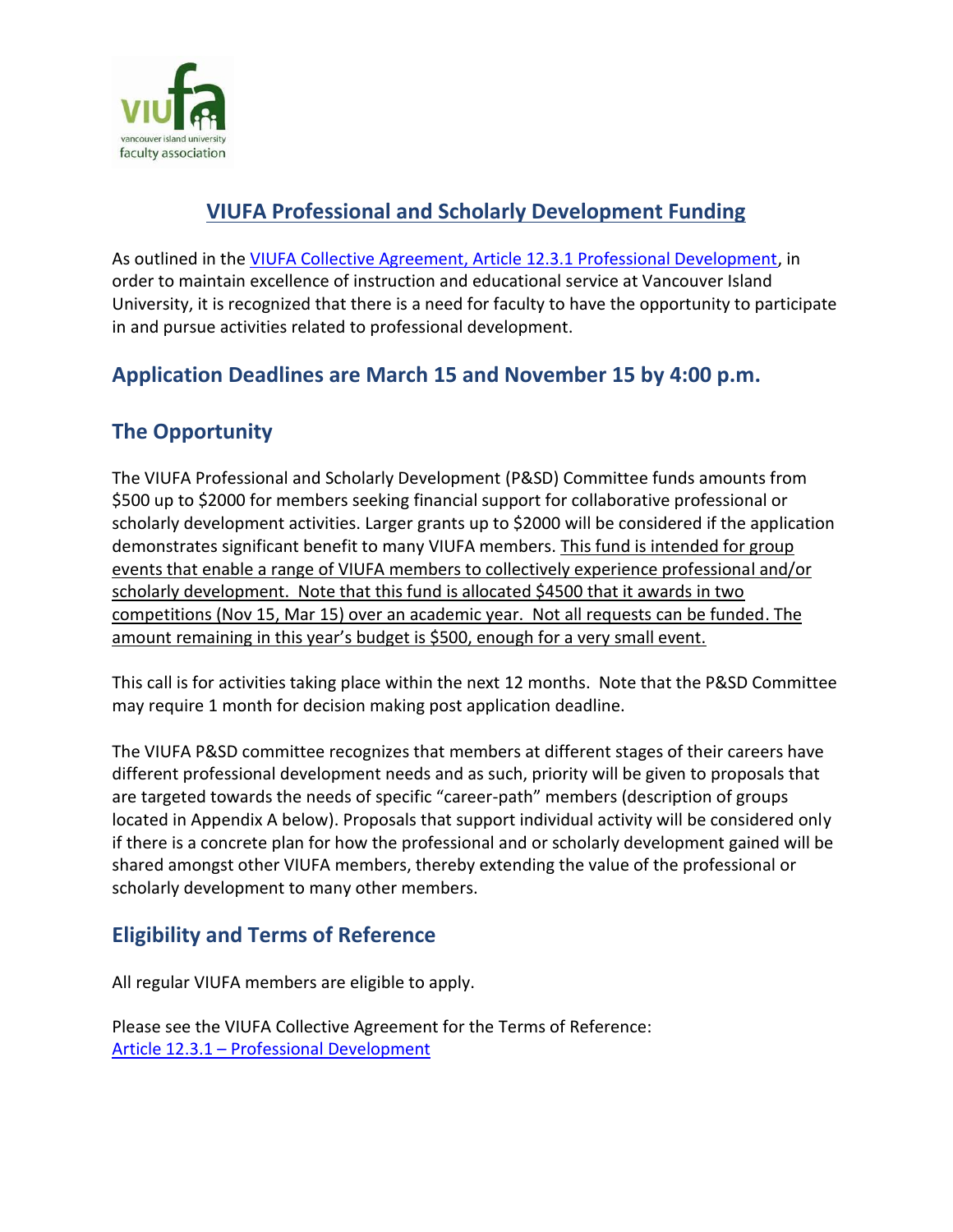## **How to Apply**

Complete the attached P&SDC Project Proposal Application Form by the application deadline and send to the Chair of the Committee, Dr. Alexander Pevec at  $psd@v iufa.ca$ 

In the Project Proposal Form, you will be expected to address and describe the following aspects of your project:

- Description of proposed activity and how it fits within the current professional and scholarly development context at VIU;
- Clear explanation of deliverables and timelines for the project;
- Funding amount requested and budget justification;
- Estimate of how many VIUFA members will be involved in the development of the activity, and the number of potential participants;
- Detailed plan for the promotion of the event and the recruitment of VIUFA participants;
- Explanation of how the proposed activity will contribute to one or more of the specific VIUFA membership "career-path" group(s) outlined below.

#### **Submissions/Questions/More information**

Please contact:

**Dr. Alexander Pevec**, Chair, VIUFA Professional & Scholarly Development Committee Phone: 250.753.3245 extension 2357, Email: [psd@viufa.ca](mailto:psd@viufa.ca)

#### **Examples of Successful Proposals**

- [Jason Gress, "Visiting Artist and Designer Series" -](https://isapp.viu.ca/VIUWEB/commViewer/docshow.asp?doc_id=31467) Fall 2014
- [Jean Blackburn, "BCRTA Post-Secondary Branch Retirement Education Program" -](https://isapp.viu.ca/VIUWEB/commViewer/docshow.asp?doc_id=31469) Spring [2014](https://isapp.viu.ca/VIUWEB/commViewer/docshow.asp?doc_id=31469)
- [Gara Pruesse, "Somatic Coaching" -](https://isapp.viu.ca/VIUWEB/commViewer/docshow.asp?doc_id=31470) Spring 2014
- [Melody Martin & Laurie Meijer Drees, "Engaging with Local First Nations Communities"](https://isapp.viu.ca/VIUWEB/commViewer/docshow.asp?doc_id=31471)  [Spring 2013](https://isapp.viu.ca/VIUWEB/commViewer/docshow.asp?doc_id=31471)

#### **Appendix A - Career-Path Groups**

**'Early'** – Members in this group are in their first decade of work (0 – 10 years) in the postsecondary environment. Thirty-four of the 115 respondents (30%) of the survey are from this group. Data from the survey suggests that the 'Early' group of VIUFA members are less likely to hold a doctorate degree and are more likely than the other two groups to obtain more formal education or training because they believe that more education or training will help them with their professional growth. As well, the 'Early' group are a bit more likely to identify impediments to achieving their professional goals. The key impediments this group notes are: a lack of time due to workload demands and other commitments, and a lack of financial support. The 'Early' group are also the most likely to believe there will be changes in employers expectations in the years to come. When it comes to engaging in professional and scholarly development activities the 'Early' group said that finding the time to attend, as well as the